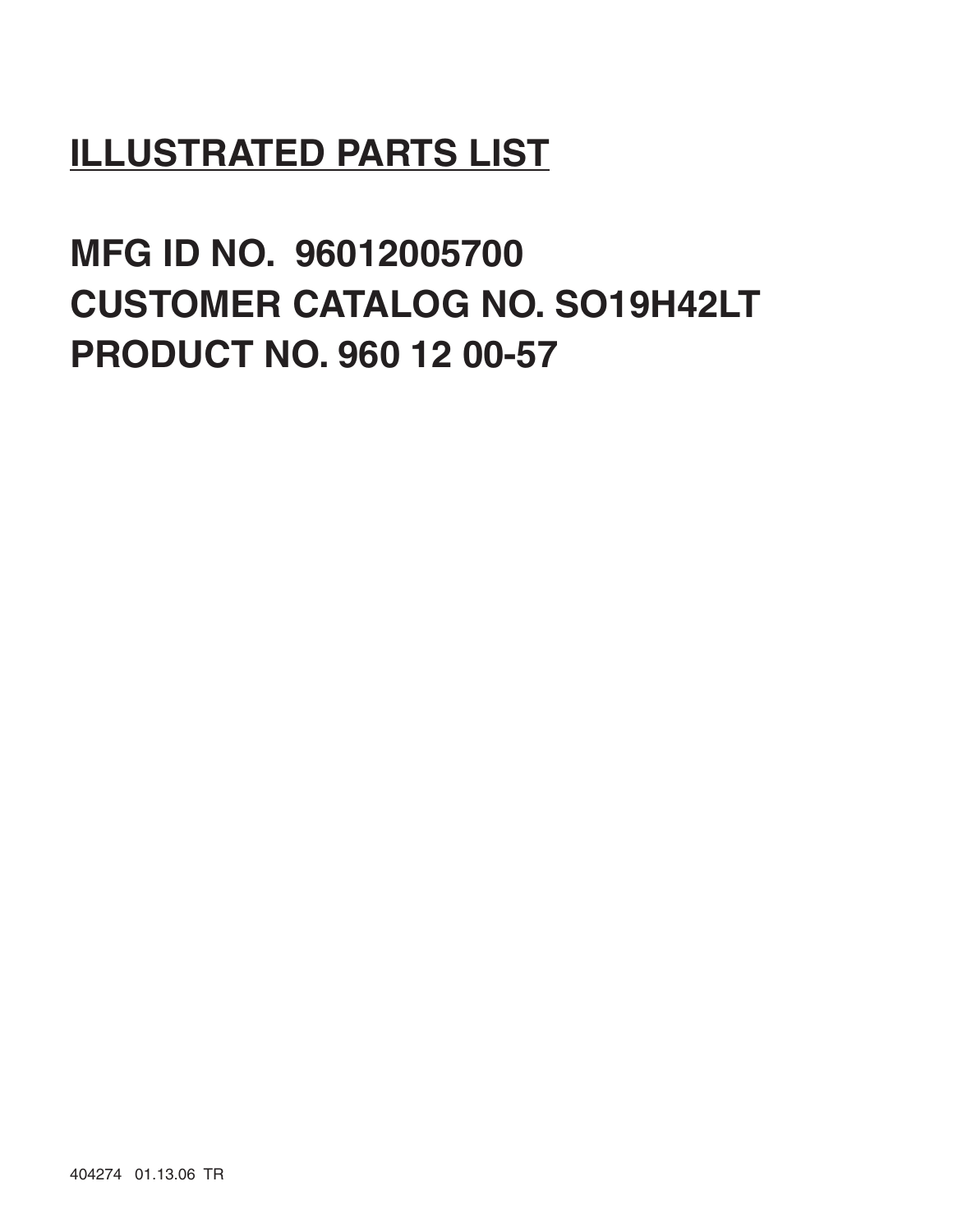#### **TRACTOR - - MODEL NUMBER SO19H42LT (96012005700), PRODUCT NO. 960 12 00-57 DECALS**



| 9      | 190429 | Decal, Fender Logo       |
|--------|--------|--------------------------|
| 10     | 157141 | Decal, Fender Danger E/F |
| 11     | 190430 | Decal, Ins Strg Whl      |
| $\sim$ | ------ | .                        |

| -12 | 173587 | Decal, Fend Reflector Rh |
|-----|--------|--------------------------|
|     |        |                          |

#### -- 166960 Decal, Bypass<br>-- 179768X428 Pad, Footrest L - - 179768X428 Pad, Footrest LH<br>- - 179769X428 Pad, Footrest RH - 179769X428 Pad, Footrest RH<br>- 404273 Manual, Operator 404273 Manual, Operator's E&S<br>404274 Manual, Parts - - 404274 Manual, Parts

#### **WHEELS AND TIRES**



| KEY<br>NO. | PART<br>NO. | <b>DESCRIPTION</b>                |
|------------|-------------|-----------------------------------|
|            | 59192       | Cap Valve Tire                    |
| 2          | 65139       | <b>Stem Valve</b>                 |
| 3          | 106222X     | Tire FT 15 x 6 0 - 6 Service      |
| 4          | 59904       | Tube Front (Service Item Only)    |
| 5          | 106732X624  | <b>Rim Asm 6" front Service</b>   |
| 6          | 278H        | Fitting Grease (Front Wheel Only) |
| 7          | 9040H       | Bearing Flange (Front Wheel nly)  |
| 8          | 106108X624  | Rim Asm 8" rear Service           |
| 9          | 138468      | Tire R T 20 x 8-8 Service         |
| 10         | 7152J       | Tube Rear (Service Item Only)     |
| 11         | 104757X624  | Cap Axle Blk 1 50 x 1 00          |
|            | 144334      | Sealant, Tire (10 oz. Tube)       |
|            |             |                                   |

**NOTE:** All component dimensions given in U.S. inches 1 inch =  $25.4 \, \text{mm}$ 

#### **2**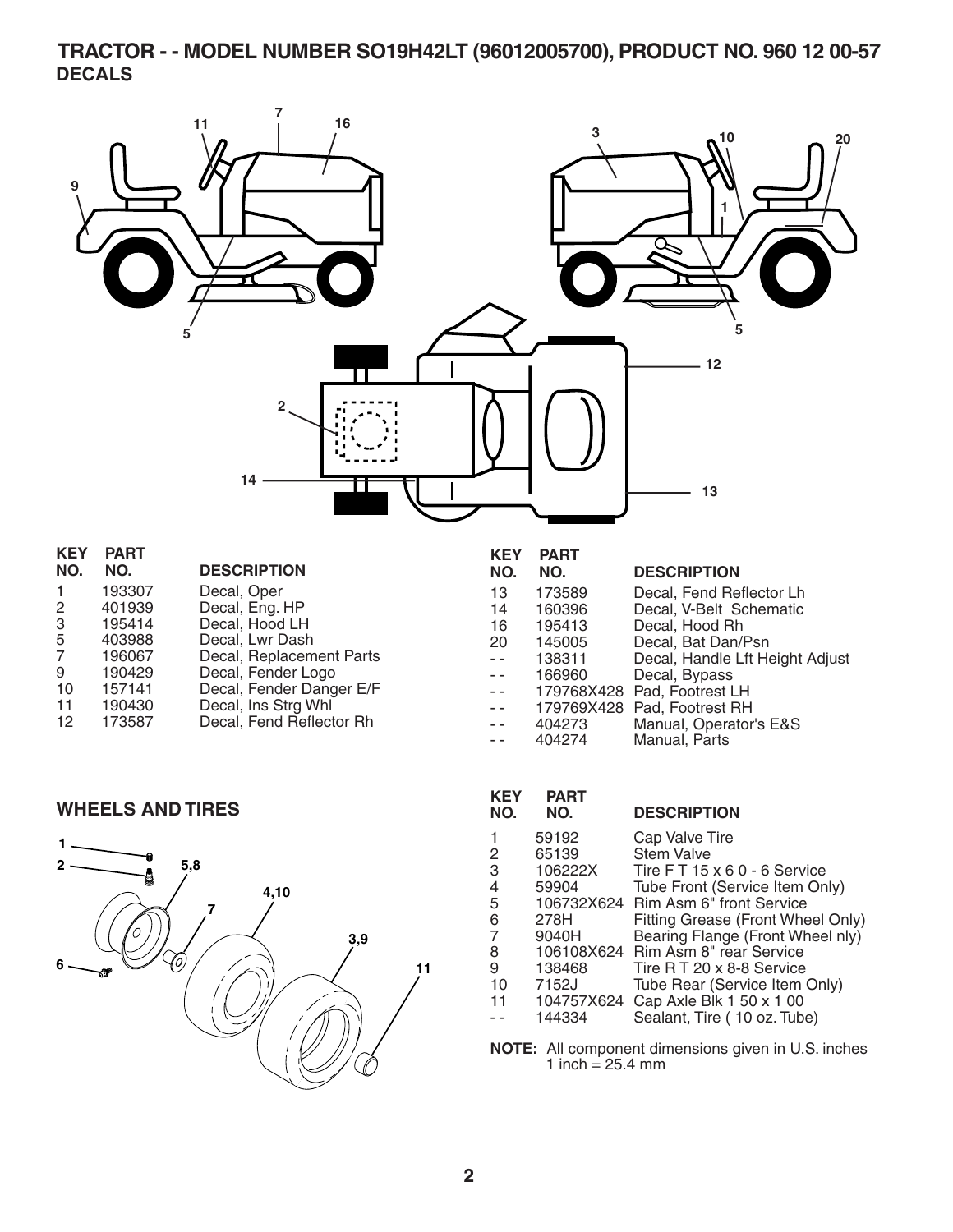#### **TRACTOR - - MODEL NUMBER SO19H42LT (96012005700), PRODUCT NO. 960 12 00-57 SCHEMATIC**

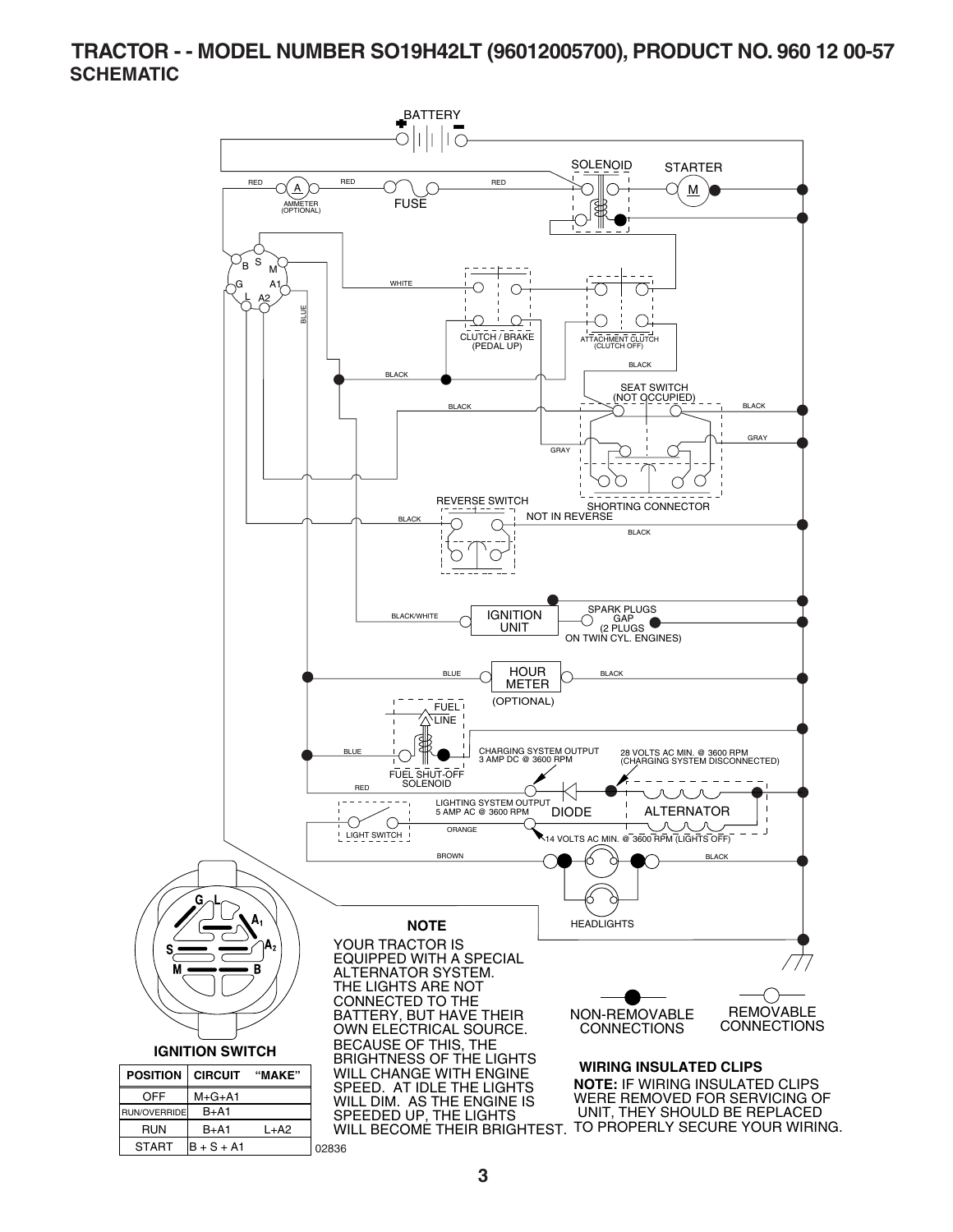**TRACTOR - - MODEL NUMBER SO19H42LT (96012005700), PRODUCT NO. 960 12 00-57 ELECTRICAL** 

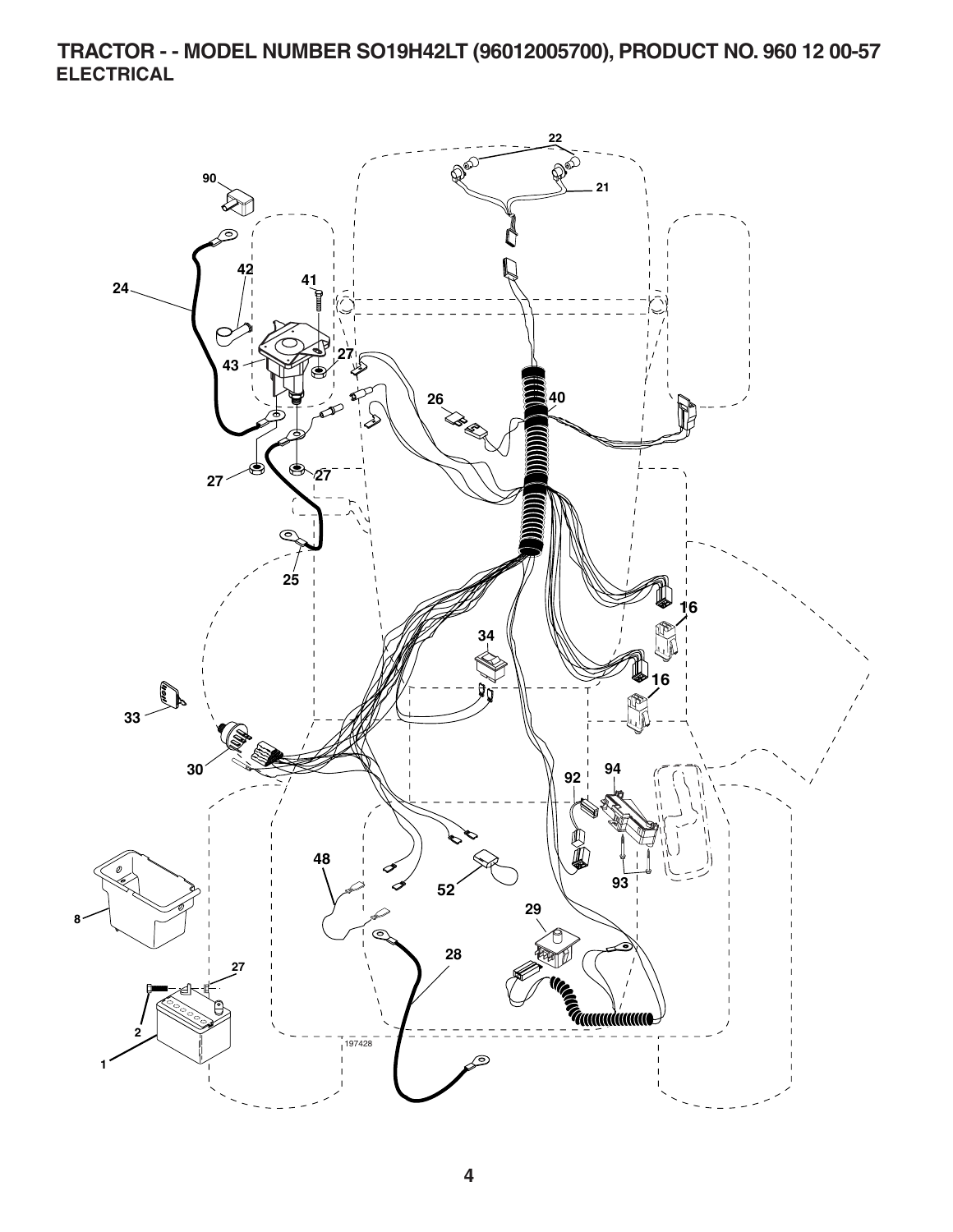## **TRACTOR - - MODEL NUMBER SO19H42LT (96012005700), PRODUCT NO. 960 12 00-57 ELECTRICAL**

| KEY<br>NO.     | <b>PART</b><br>NO. | <b>DESCRIPTION</b>                    |
|----------------|--------------------|---------------------------------------|
| 1              | 163465             | Battery                               |
| $\overline{c}$ | 74760412           | Bolt Hex Hd 1/4-20 unc x 3/4          |
| 8              | 176689             | <b>Box Battery</b>                    |
|                | 16 176138          | Switch Interlock                      |
|                | 21 183759          | Harness Socket Light                  |
| 22             | 4152J              | Bulb, Light # 1156                    |
|                | 24 4799J           | <b>Cable Battery</b>                  |
|                | 25 146147          | Cable Battery 6 Ga. Red w/16 wire 44" |
| 26             | 175158             | Fuse                                  |
| 27             | 73510400           | Nut Keps Hex 1/4-20 unc               |
|                | 28 4207J           | Cable Ground 12" Blk 6 Ga.            |
| 29             | 192749             | <b>Switch Seat</b>                    |
| 30             | 193350             | Switch Ign                            |
|                | 33 140401          | Key Ign Molded Generic                |
|                | 34 110712X         | Switch Light/Reset                    |
|                | 40 197428          | Harness Ign                           |
|                | 41 71110408        | Bolt Fin Hex 1/4-20 unc x 1/2         |
| 42             | 131563             | <b>Cover Terminal Red</b>             |
| 43             | 192507             | Solenoid                              |
| 48             | 140844             | <b>Adapter Ammeter</b>                |
|                | 52 141940          | <b>Protection Loop</b>                |
|                | 90 180449          | Cover Terminal                        |
|                | 92 196615          | Harness Pigtail                       |
|                | 93 192540          | Screw Plastite 10-14 x 2.0            |
| 94             | 191834             | Module Reverse ROS                    |

**NOTE:** All component dimensions given in U.S. inches 1 inch  $= 25.4$  mm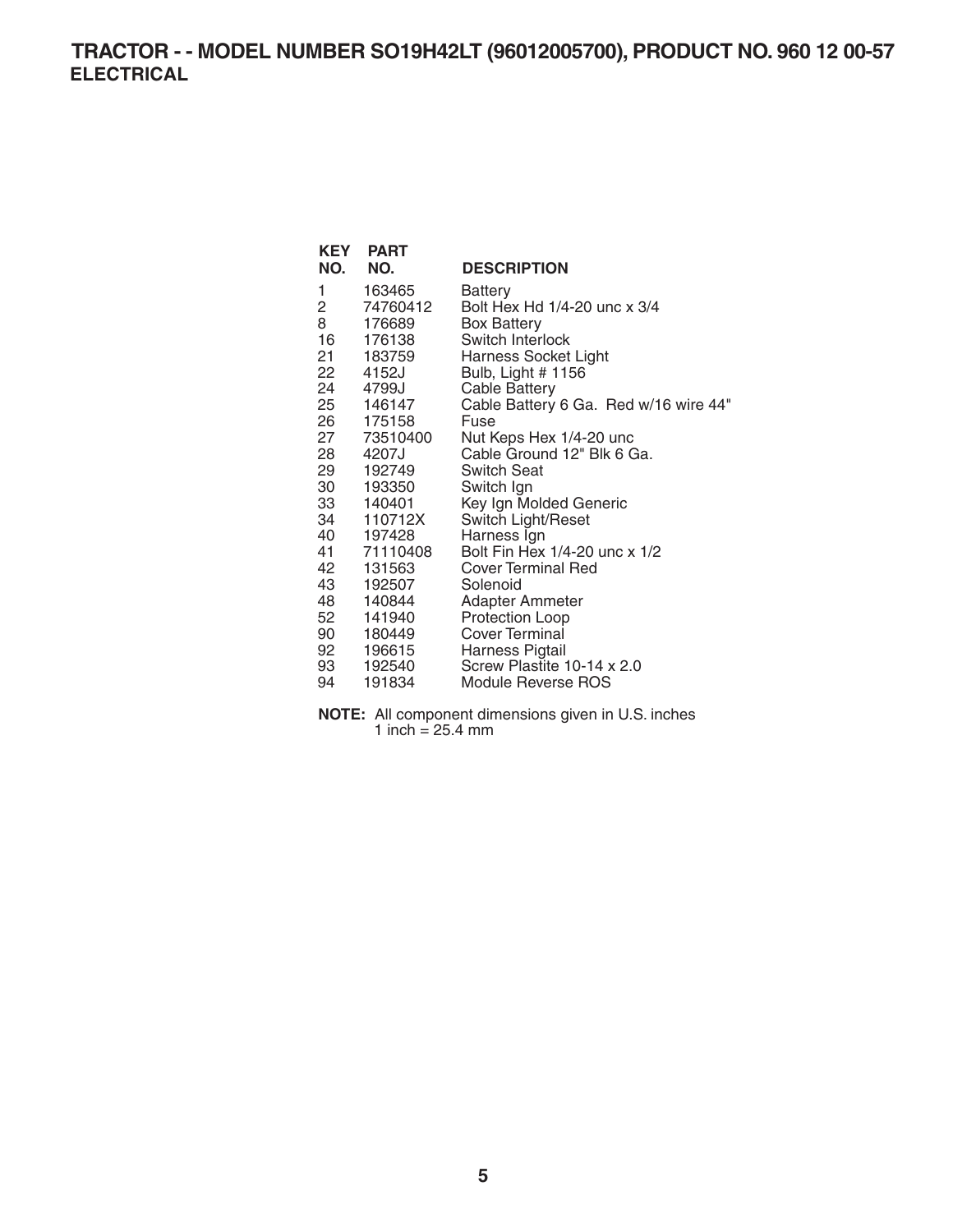**TRACTOR - - MODEL NUMBER SO19H42LT (96012005700), PRODUCT NO. 960 12 00-57 CHASSIS** 

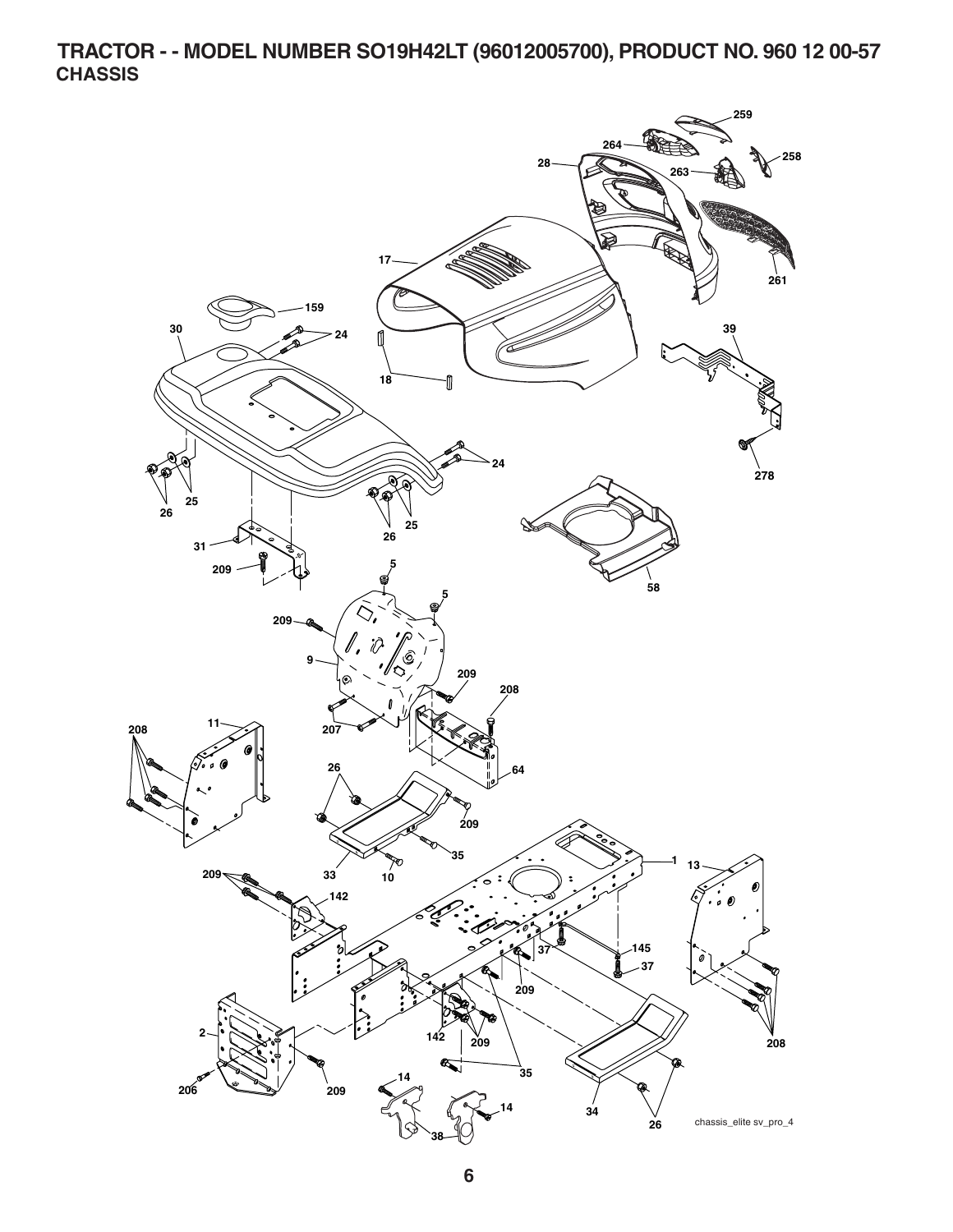**TRACTOR - - MODEL NUMBER SO19H42LT (96012005700), PRODUCT NO. 960 12 00-57 CHASSIS** 

| <b>KEY</b><br>NO. | <b>PART</b><br>NO.       | <b>DESCRIPTION</b>                                      |
|-------------------|--------------------------|---------------------------------------------------------|
| 1                 | 174619                   | Chassis                                                 |
| 2                 | 176554                   | Drawbar                                                 |
| 5                 | 155272                   | <b>Bumper Hood/Dash</b>                                 |
| 9                 | 193510X010 Dash P/L      |                                                         |
| 10                | 72140608                 | Bolt Carriage 3/8-16 x 1                                |
| 11                | 174996                   | Panel Dash Lh                                           |
| 13                |                          | 179174X010 Panel Dash Rh                                |
| 14                | 17490608                 | Screw Thdrol 3/8-16 x 1/2                               |
| 17                | 183393X505 Hood          |                                                         |
| 18                | 184921                   | <b>Bumper Hood</b>                                      |
| 24                | 74780616                 | Bolt Fin Hex 3/8-16 unc x 1 Gr. 5                       |
| 25                | 19131312                 | Washer 13/32 x 13/16 x 12 Ga.                           |
| 26                | 73800600                 | Nut Lock Hex W/Ins 3/8-16 unc                           |
| 28                | 188224                   | Grille/Lens Asm (Includes Nos. 258, 259, 261, 263, 264) |
| 30                | 192528X505 Fender        |                                                         |
| 31                | 136619                   | <b>Bracket Fender</b>                                   |
| 33                | 179716X505 Footrest LH   |                                                         |
| 34                | 179717X505 Footrest RH   |                                                         |
| 35                | 72110606                 | Bolt RDHD SHT SQNK 3/8-16 x 3/4                         |
| 37                | 17490508                 | Screw Thdrol 6/16-18 x 1/2 TYT                          |
| 38                | 175710                   | <b>Bracket Asm Pivot Mower Rear</b>                     |
| 39                | 174714                   | <b>Bracket Pivot</b>                                    |
| 58                | 184322                   | Duct Air                                                |
| 64                | 154798                   | Dash Lower STLT                                         |
| 142               | 175702                   | <b>Plate Reinforcement STLT</b>                         |
| 145               | 156524                   | Rod Pivot Chassis/Hood                                  |
| 159               | 169473X428 Cupholder     |                                                         |
| 206               | 170165                   | Bolt Shoulder 5/16-18                                   |
| 207               | 17670508                 | Screw Thdrol 5/16-18 x 1/2                              |
| 208               | 17670608                 | Screw Thdrol 3/8-16 x 1/2                               |
| 209               | 17000612                 | Screw Hexwsh Thdr 3/8-16 x 3/4                          |
| 258               |                          | 183835X599 Lens Grille Pro RH                           |
| 259               |                          | 183834X599 Lens Grille Pro LH                           |
| 261               | 183829X428 Insert Grille |                                                         |
| 263               | 183833                   | <b>Bezel Grille RH</b>                                  |
| 264<br>278        | 183832                   | <b>Bezel Grille LH</b>                                  |
| $ -$              | 191611                   | Screw 10 x 3/4 Single Lead Hex                          |
| ۰.                | 5479J                    | Plug BTN BIK                                            |
|                   | 187801                   | <b>Plug Dome Plastic</b>                                |

| <b>NOTE:</b> All component dimensions given in U.S. inches |
|------------------------------------------------------------|
| 1 inch = $25.4 \text{ mm}$                                 |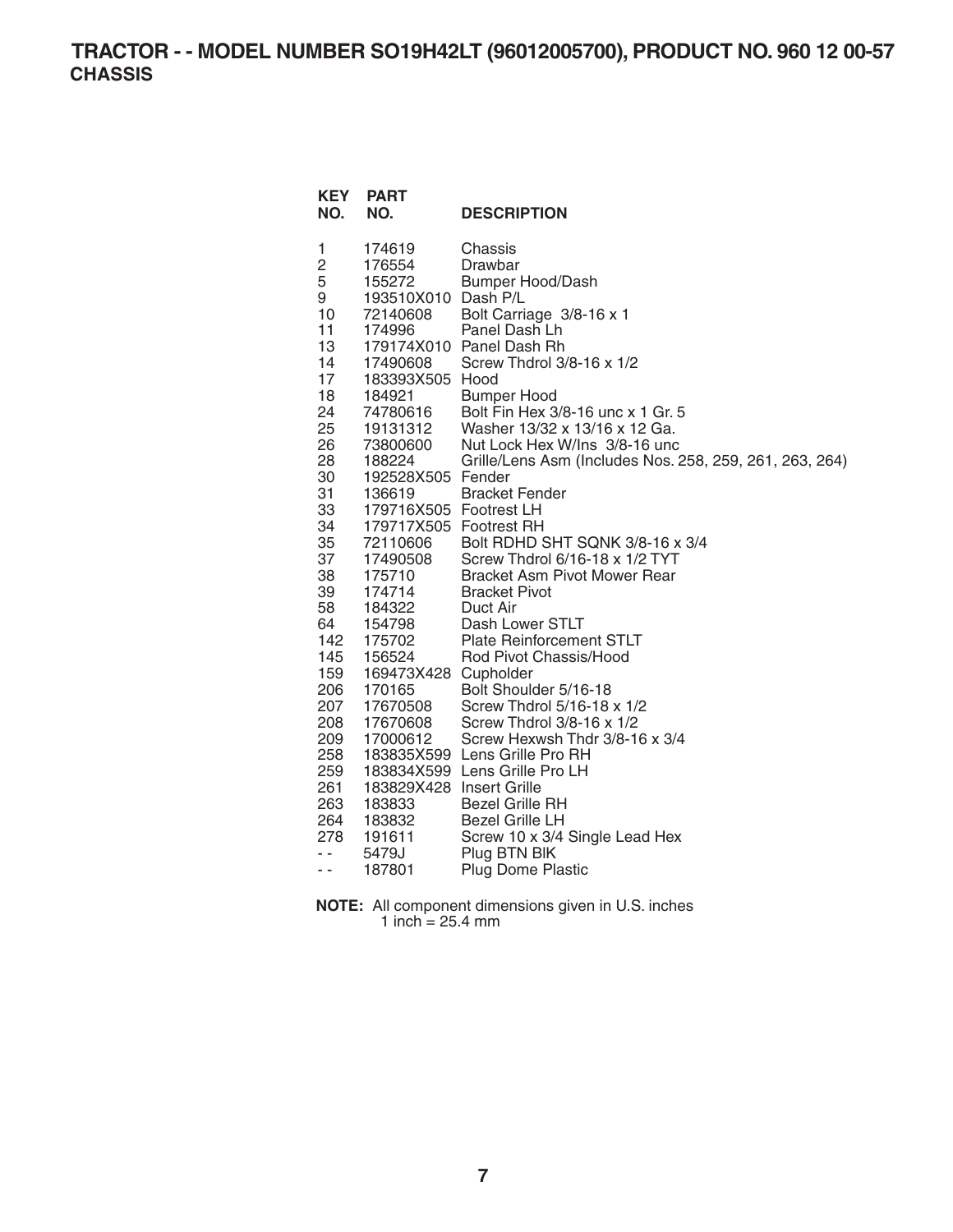**TRACTOR - - MODEL NUMBER SO19H42LT (96012005700), PRODUCT NO. 960 12 00-57 DRIVE** 

![](_page_7_Figure_1.jpeg)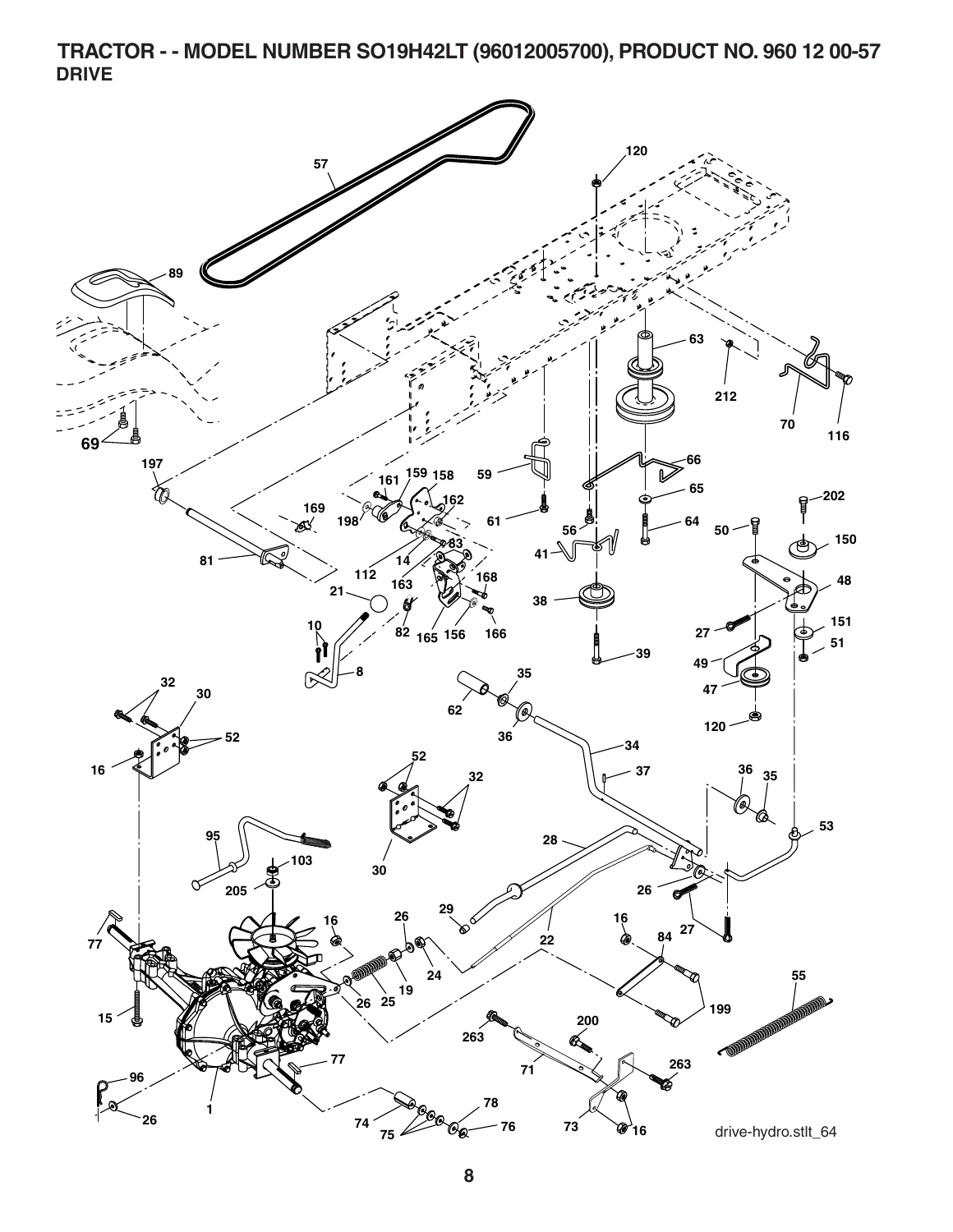#### **TRACTOR - - MODEL NUMBER SO19H42LT (96012005700), PRODUCT NO. 960 12 00-57 DRIVE**

| <b>KEY</b><br>NO. | <b>PART</b><br>NO.   | <b>DESCRIPTION</b>                                                              |
|-------------------|----------------------|---------------------------------------------------------------------------------|
| 1                 |                      | Transaxle Hydro Gear 314-0510<br>(Order Parts From Transaxle Manu-<br>facturer) |
| 8                 | 192706               | <b>Rod Shift</b>                                                                |
| 10                | 76020416             | Pin Cotter 1/8 x 1 CAD                                                          |
| 14                | 10040400             | Washer Lock Hvy Helical                                                         |
| 15                | 74490544             | Bolt, Hex FLGHD 5/16-18 Gr. 5                                                   |
| 16                | 73800500             | Nut Lock Hex W/Ins 5/16-18 unc                                                  |
| 19<br>21          | 73800600<br>140845   | Nut Lock Hex W/Wsh 3/8-16 unc<br>Knob, Round 1/2-13                             |
| 22                | 169498               | Rod, Brake Hydro                                                                |
| 24                | 73350600             | Nut                                                                             |
| 25                | 106888X              | Spring, Brake Rod                                                               |
| 26                | 19131316             | Washer                                                                          |
| 27                | 76020412             | Pin Cotter 1/8 x 3/4 CAD.                                                       |
| 28                | 175765               | Rod, Parking Brake                                                              |
| 29<br>30          | 71673<br>169592      | Cap, Parking Brake<br>Bracket, Transaxle                                        |
| 32                | 74760512             | Bolt Hex Hd 5/16-18 unc x 3/4                                                   |
| 34                | 175578               | Shaft, Foot Pedal                                                               |
| 35                | 120183X              | Bearing, Nylon                                                                  |
| 36                | 19211616             | Washer                                                                          |
| 37                | 1572H                | Pin, Roll                                                                       |
| 38<br>39          | 179114<br>72110622   | Pulley, Composite<br>Bolt Rdhd 3/8-16 unc x 2-3/4 Gr. 5                         |
| 41                | 175556               | Keeper, Belt Idler                                                              |
| 47                | 127783               | Pulley, Idler, V-Groove                                                         |
| 48                | 154407               | <b>Bellcrank Clutch Grnd Drv STL</b>                                            |
| 49                | 123205X              | Retainer, Belt                                                                  |
| 50                | 72110612             | Bolt Carr Sh 3/8-16 x 1-1/2 Gr. 5                                               |
| 51<br>52          | 73680600<br>73680500 | Nut Crownlock 3/8-16 unc<br>Nut Crownlock 5/16-18 unc                           |
| 53                | 199652               | Link, Clutch                                                                    |
| 55                | 105709X              | Spring, Return, Clutch                                                          |
| 56                | 17060620             | Screw 3/8-16 x 1-1/4                                                            |
| 57                | 140294               | V-Belt, Ground Drive                                                            |
| 59                | 169691               | Keeper, Center Span                                                             |
| 61                | 17120614             | Screw 3/8-16 x .875                                                             |
| 62<br>63          | 8883R<br>175410      | Cover, Pedal                                                                    |
| 64                | 173937               | Pulley, Engine<br>Bolt Hex 7/16-20 x 4 x Gr. 5-1.5 Thr                          |
| 65                | 10040700             | Washer                                                                          |

| KEY<br>NO. | <b>PART</b><br>NO. | <b>DESCRIPTION</b>                |
|------------|--------------------|-----------------------------------|
| 66         | 154778             | Keeper Belt Engine                |
| 69         | 142432             | Screw Hex Wsh Hi-Lo 1/4-1/2 unc   |
| 70         | 134683             | <b>Guide Belt</b>                 |
| 71         | 169183             | <b>Strap Torque LH</b>            |
| 73         | 169182             | Strap Torque RH                   |
| 74         | 137057             | Spacer, Axle                      |
| 75         | 121749X            | Washer 25/32 x 1-1/4 x 16 Ga.     |
| 76         | 12000001           | E-Ring                            |
| 77         | 123583X            | Key, Square                       |
| 78         | 121748X            | Washer 25/32 x 1-5/8 x 16 Ga.     |
| 81         | 165596             | Shaft Asm. Cross Hydro            |
| 82         | 165711             | Spring Torsion T/A                |
| 83         | 19171216           | Washer 17/32 x 3/4 x 16 Ga.       |
| 84         | 169594             | Link Trans.                       |
| 89         | 192056X428         | Console, Shift                    |
| 95         | 170201             | Disconnect Asm. Rod Bypass        |
| 96         | 4497H              | Retainer Spring 1" Zinc/Cad       |
| 112        | 19091210           | Washer 9/32 x 3/4 x 10 Ga.        |
| 116        | 72140608           | Bolt RDHD SQNK 3/8-16 unc x 1     |
| 120        | 73900600           | Nut Lock Flg 3/8-16 unc           |
| 150        | 175456             | <b>Spacer Retainer</b>            |
| 151        | 19133210           | Washer 13/32 x 2 x 10 Ga.         |
| 156        | 166002             | Washer Srrted 5/16 ID x 1.125     |
| 158        | 165589             | <b>Bracket Shift Mount</b>        |
| 159        | 183900             | <b>Hub Shift</b>                  |
| 161        | 72140406           | Bolt Rdhd Sqnk 1/4-20 x 3/4 Gr. 5 |
| 162        | 73680400           | Nut Crownlock 1/4-20 unc          |
| 163        | 74780416           | Bolt Hex Fin 1/4-20 unc x 1 Gr. 5 |
| 165        | 165623             | <b>Bracket Pivot Lever</b>        |
| 166        | 17490510           | Screw 5/16-18 x 5/8               |
| 168        | 165492             | Bolt Shoulder 5/16-18 x .561      |
| 169        | 165580             | Plate Fastening Lt                |
| 197        | 169613             | Nyliner Snap-In 5/8" ID           |
| 198        | 169593             | Washer Nyl 7/8 ID x .105          |
| 199        | 169612             | <b>Bolt Shoulder</b>              |
| 200        | 72140508           | Bolt Carr. 5/16-18 x 1            |
| 202        | 72110614           | Bolt Carr Sh 3/8-16 x 1-3/4 Gr. 5 |
| 212        | 145212             | Nut Hex flange Lock               |
| 263        | 17000612           | Screw Hex Wsh Thdr 3/8-16 x 3/4   |

**NOTE:** All component dimensions given in U.S. inches 1 inch = 25.4 mm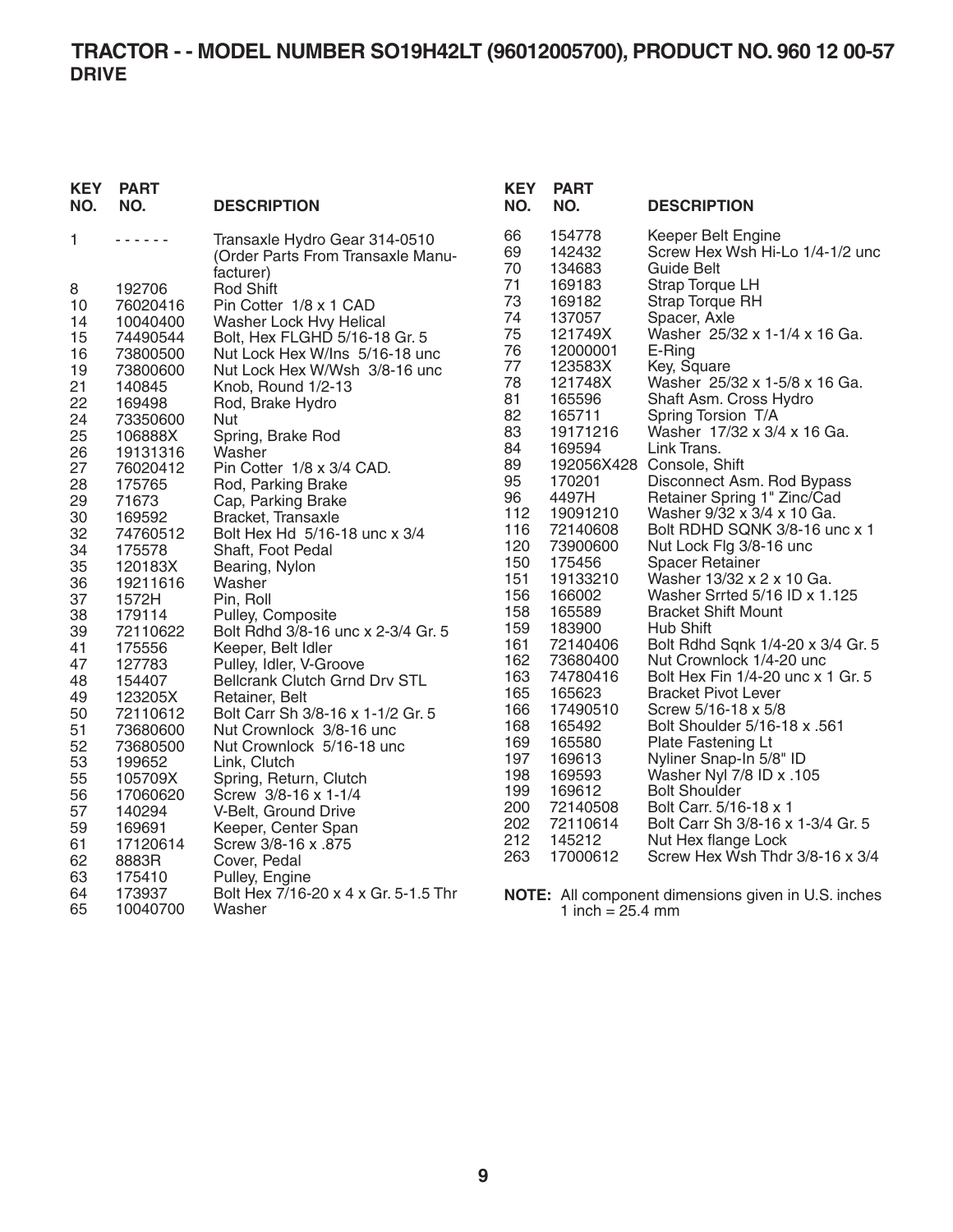**TRACTOR - - MODEL NUMBER SO19H42LT (96012005700), PRODUCT NO. 960 12 00-57 STEERING ASSEMBLY** 

![](_page_9_Figure_1.jpeg)

steering\_pl.lt\_57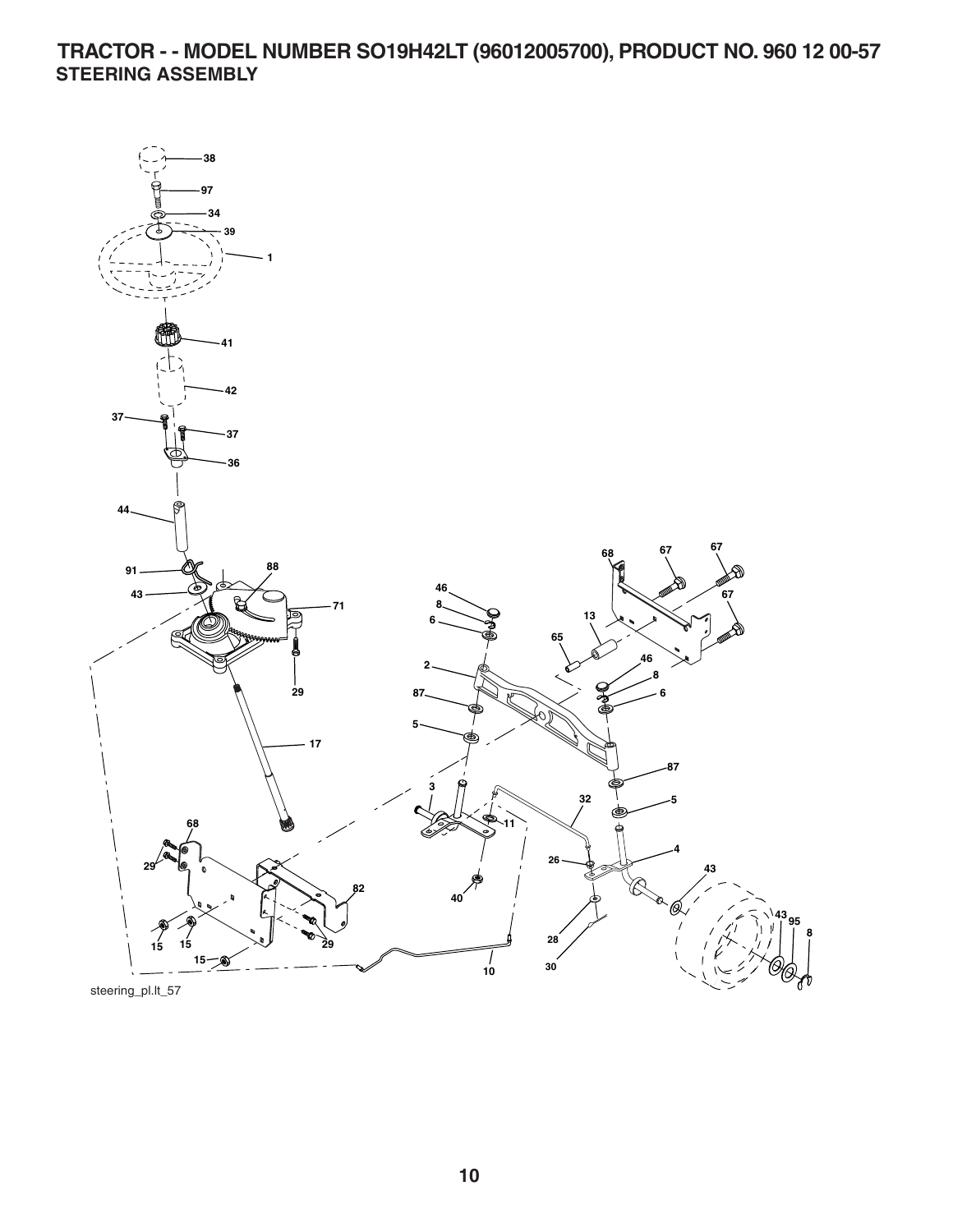**TRACTOR - - MODEL NUMBER SO19H42LT (96012005700), PRODUCT NO. 960 12 00-57 STEERING ASSEMBLY** 

| <b>KEY</b><br>NO. | <b>PART</b><br>NO. | <b>DESCRIPTION</b>                                 |
|-------------------|--------------------|----------------------------------------------------|
| 1                 |                    | 186093X428 Wheel Steering                          |
| $\overline{c}$    | 184706             | Axle Asm                                           |
| 3                 | 169840             | Spindle Asm LH                                     |
| 4                 | 169839             | Spindle Asm RH                                     |
| 5                 | 6266H              | Bearing Race Thrust Harden                         |
| 6                 | 121748X            | Washer 25/32 x 1-5/8 x 16 Ga.                      |
| 8                 | 12000029           | Ring Klip #t5304-75                                |
| 10                | 175121             | Link Drag                                          |
| 11                | 10040600           | Washer Lock Hvy Hlcl Spr 3/8                       |
| 13                | 136518             | Spacer Brg Axle Front                              |
| 15<br>17          | 145212<br>190753   | Nut Hex Flange Lock<br>Shaft Asm Steering          |
| 26                | 126847X            | <b>Bushing Link Drag</b>                           |
| 28                | 19131416           | Washer 13/32 x 7/8 x 16 Ga.                        |
| 29                | 17000612           | Screw 3/8-16 x .75                                 |
| 30                | 76020412           | Pin Cotter 1/8 x 3/4                               |
| 32                | 192757             | Rod Tie                                            |
| 34                | 10040500           | Washer Lock Hvy Hlcl Spr 5/16                      |
| 36                | 155099             | <b>Bushing Strg</b>                                |
| 37                | 152927             | <b>Screw</b>                                       |
| 38                | 186095X428         | Insert Cap Strg Wh                                 |
| 39                | 19113812           | Washer 11/32 ID x 2-3/8 OD 12 Ga.                  |
| 40                | 73540600           | Crownlock nut                                      |
| 41                | 186737             | <b>Adaptor Wheel Strg</b>                          |
| 42                | 145054X428         | Boot Steering Dash                                 |
| 43                | 121749X            | Washer 25/32 x 1 1/4 x 16 Ga.                      |
| 44                | 190752             | <b>Extension Steering Shaft</b>                    |
| 46<br>65          | 121232X            | Cap Spindle Fr Top Blk                             |
| 67                | 160367<br>72110618 | Spacer Brace Axle<br>Bolt RDHD SQNK 3/8-16 x 2 1/4 |
| 71                | 175146             | <b>Steering Asm</b>                                |
| 68                | 169827             | Axle, Brace                                        |
| 82                | 199978             | <b>Bracket Susp Chassis Front</b>                  |
| 87                | 173966             | Washer Flat .781 x 1 1/2 x .14                     |
| 88                | 175118             | Bolt Shoulder 7/16-20 unc                          |
| 91                | 175553             | <b>Clip Steering</b>                               |
| 95                | 188967             | Washer Harden .739 x 1.637 x .060                  |
| 97                | 74780564           | Bolt 5/16-18 unc x 4" L Gr. 5                      |

| NOTE: All component dimensions given in U.S. inches |
|-----------------------------------------------------|
| 1 inch = $25.4 \text{ mm}$                          |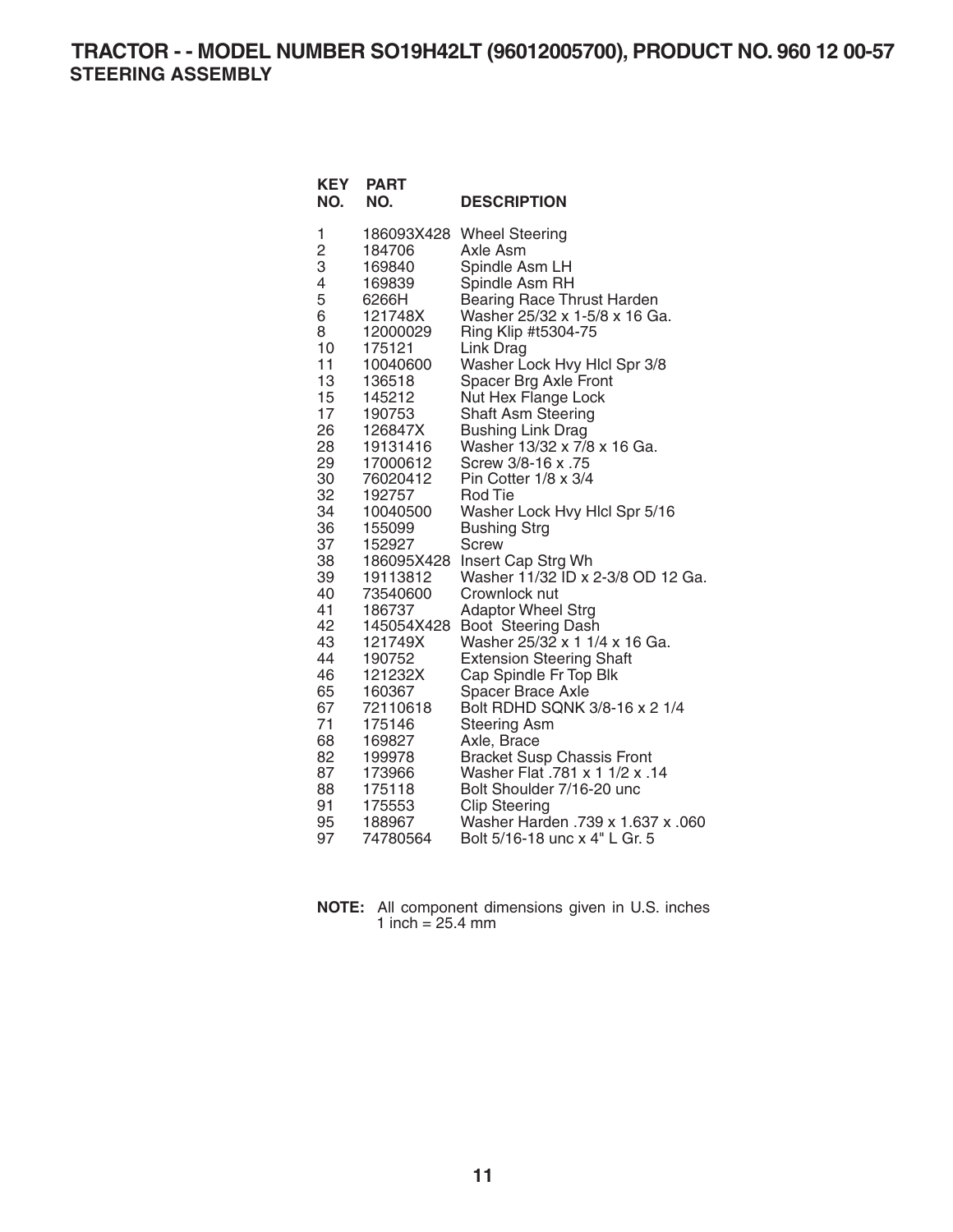**TRACTOR - - MODEL NUMBER SO19H42LT (96012005700), PRODUCT NO. 960 12 00-57 SEAT ASSEMBLY** 

![](_page_11_Figure_1.jpeg)

seat\_lt.knob\_13

| <b>KEY</b><br>NO.                                      | <b>PART</b><br>NO.                                                                                                              | <b>DESCRIPTION</b>                                                                                                                                                                                                                                                                              |
|--------------------------------------------------------|---------------------------------------------------------------------------------------------------------------------------------|-------------------------------------------------------------------------------------------------------------------------------------------------------------------------------------------------------------------------------------------------------------------------------------------------|
| 2<br>3<br>4<br>5<br>6<br>7<br>8<br>9<br>10<br>11<br>12 | 188713<br>140551<br>71110616<br>19131610<br>145006<br>73800600<br>124181X<br>17000616<br>19131614<br>195530<br>166369<br>174648 | Seat<br>Bracket Pivot Seat 8 720<br>Bolt Fin Hex 3/8-16 unc x 1<br>Washer 13/32 x 1 x 10 Ga.<br>Clip Push-In<br>Nut Hex w/Ins. 3/8-16 unc<br>Spring Seat Cprsn 2 250 Blk Zi<br>Screw 3/8-16 x 1.5 Smgml<br>Washer 13/32 x 1 x 14 Ga.<br>Pan Seat<br>Knob Seat<br><b>Bracket Mounting Switch</b> |
|                                                        |                                                                                                                                 |                                                                                                                                                                                                                                                                                                 |

| KEY<br>NO.                                         | PART<br>NO.                                                                                      | <b>DESCRIPTION</b>                                                                                                                                                                                                                                                |
|----------------------------------------------------|--------------------------------------------------------------------------------------------------|-------------------------------------------------------------------------------------------------------------------------------------------------------------------------------------------------------------------------------------------------------------------|
| 13<br>14<br>15<br>16<br>17<br>21<br>22<br>24<br>25 | 121248X<br>72050412<br>134300<br>121250X<br>123976X<br>171852<br>73800500<br>19171912<br>127018X | Bushing Snap Blk Nyl 50 ld<br>Bolt Rdhd Sqnk 1/4-20 x 1-1/2<br>Spacer Split 28x 88<br>Spring Cprsn<br>Nut Lock 1/4 Lge Flg Gr. 5 Zinc<br>Bolt Shoulder 5/16-18 unc.<br>Nut Hex Lock W/Ins 5/16-18<br>Washer 17/32 x 1-3/16 x 12 Ga.<br>Bolt Shoulder 5/16-18 x 62 |
|                                                    |                                                                                                  |                                                                                                                                                                                                                                                                   |

**NOTE:** All component dimensions given in U.S. inches 1 inch = 25.4 mm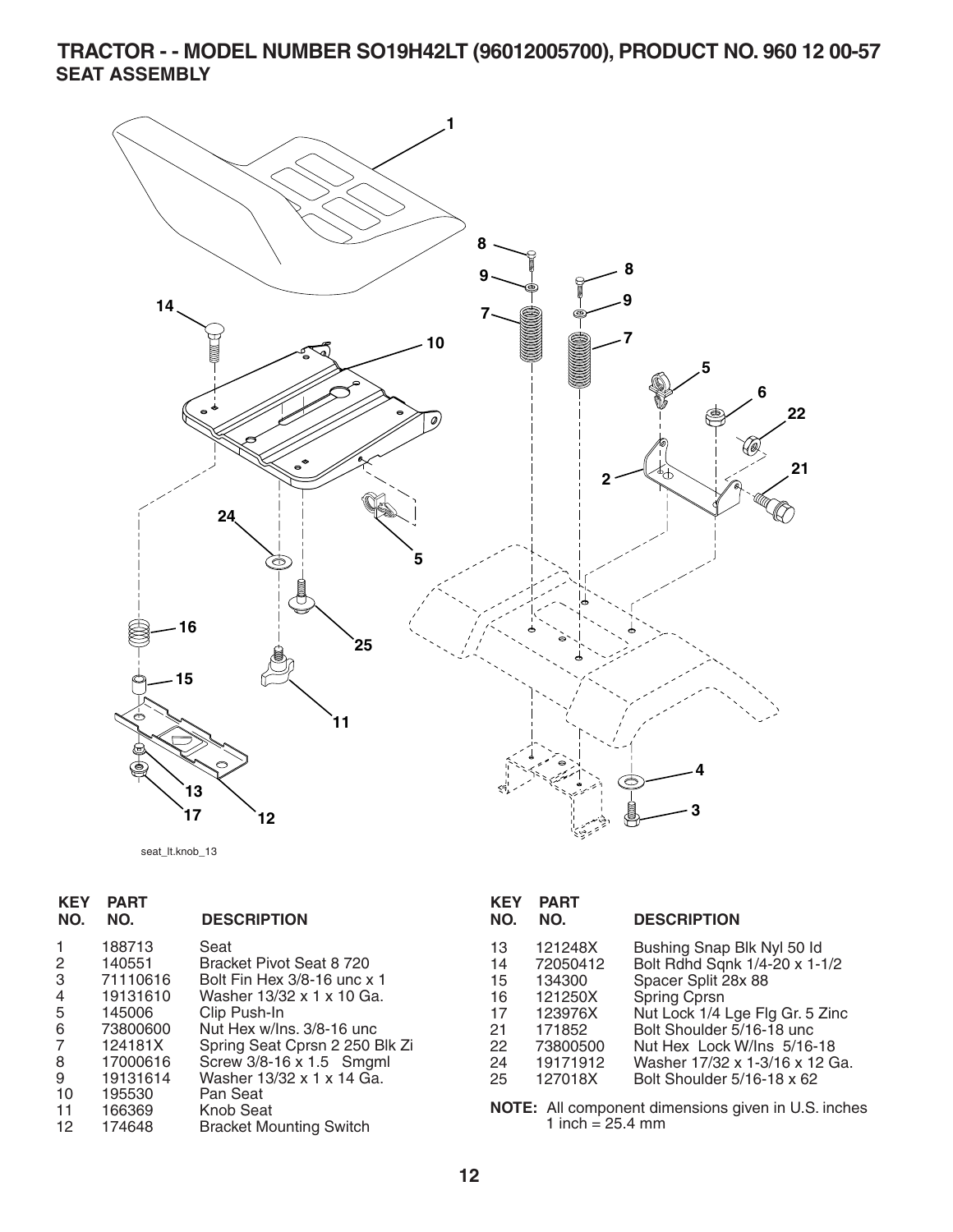**TRACTOR - - MODEL NUMBER SO19H42LT (96012005700), PRODUCT NO. 960 12 00-57 ENGINE** 

![](_page_12_Figure_1.jpeg)

44 17670412 Screw Hex Wsh Thdrol 1/4-20 x 3/4 Screw Hex Wsh Thdrol 3/8-16 x 3/4

Honda Engines

Kawasaki 1-949-460-5688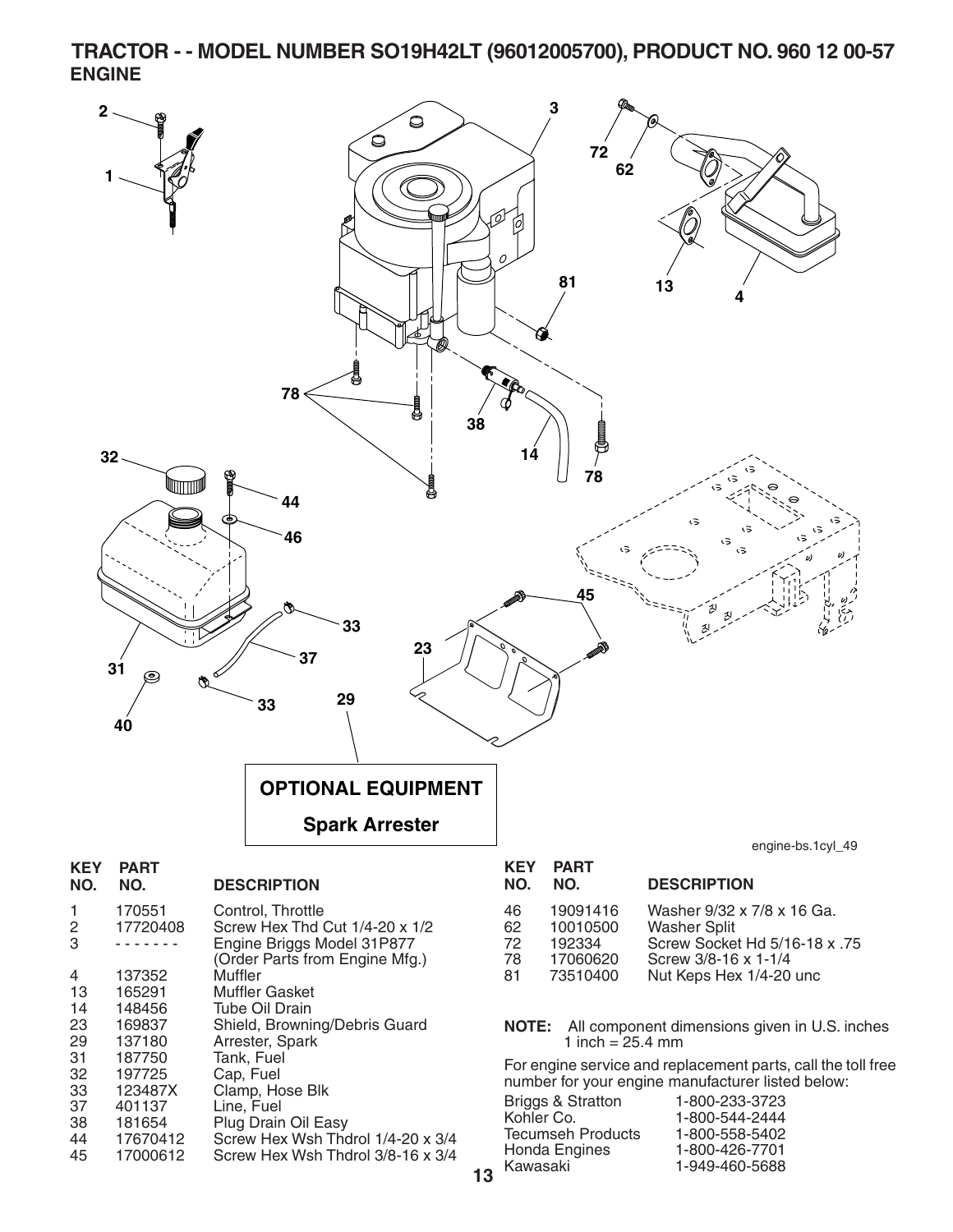**TRACTOR - - MODEL NUMBER SO19H42LT (96012005700), PRODUCT NO. 960 12 00-57 MOWER DECK** 

![](_page_13_Figure_1.jpeg)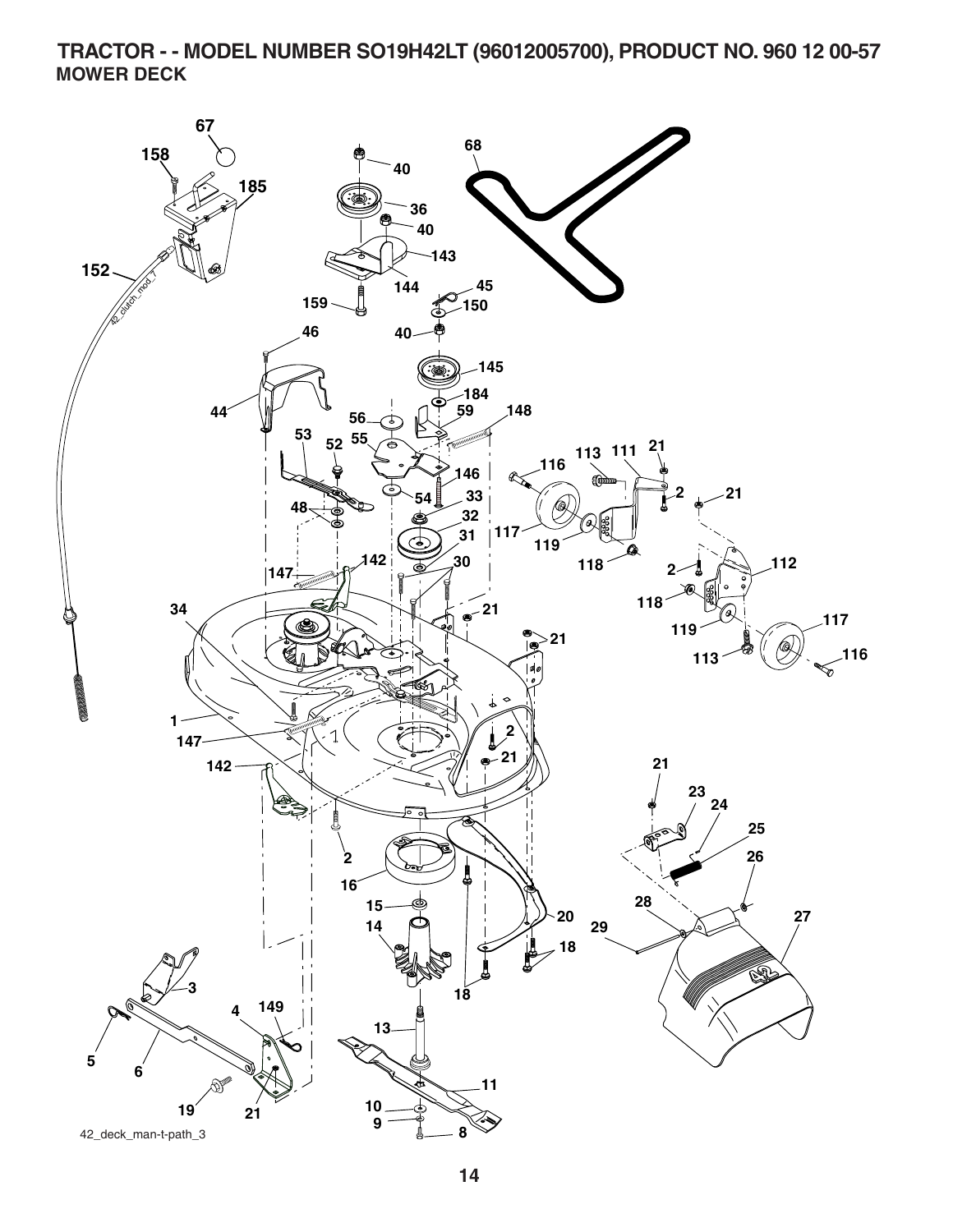## **TRACTOR - - MODEL NUMBER SO19H42LT (96012005700), PRODUCT NO. 960 12 00-57 MOWER DECK**

| <b>KEY</b><br>NO. | <b>PART</b><br>NO. | <b>DESCRIPTION</b>                   | <b>KEY</b><br>NO. | <b>PART</b><br>NO. | <b>DESCRIPTION</b>                                         |
|-------------------|--------------------|--------------------------------------|-------------------|--------------------|------------------------------------------------------------|
| 1                 | 165892             | Mower Deck Assembly, 42"             | 46                | 137729             | Screw, Thdrol 1/4-20 x 5/8 T                               |
| $\overline{c}$    | 72140506           | <b>Bolt</b>                          | 48                | 133944             | Washer, Hardened                                           |
| 3                 | 138017             | Bracket Asm Fr. Sway Bar 3/42        | 52                | 139888             | Bolt, Shoulder 5/16-18 unc                                 |
| 4                 | 165460             | Bracket Asm Deck 42" Sway Bar        | 53                | 184907             | Arm Assembly, Pad, Brake                                   |
| 5                 | 4939M              | <b>Retainer Spring</b>               | 54                | 178515             | Washer, Hardened                                           |
| 6                 | 178024             | <b>Bar Sway Deck</b>                 | 55                | 155046             | Arm, Idler                                                 |
| 8                 | 850857             | Bolt 3/8-24 x 1.25 Gr. 8 patched     | 56                | 165723             | Spacer, Retainer                                           |
| 9                 | 10030600           | Washer, Lock                         | 59                | 141043             | <b>Guard TUV Idler</b>                                     |
| 10                | 140296             | Washer, Hardened                     | 67                | 106932X            | Knob Round                                                 |
|                   |                    | (The following Blades are available) | 68                | 144959             | V-Belt, 42" Mower                                          |
| 11                | 138971             | Blade Mower 42" Hi-Lift              | 111               | 179292             | Bracket Asm. Whi Ga. LH                                    |
|                   |                    | (for bagging and discharging)        | 112               | 179293             | Bracket Asm Whl Ga. RH                                     |
| $ -$              | 134149             | Blade, Mulching 42" Std              | 113               | 17000510           | Screw 5/16-18                                              |
|                   |                    | (for mulching mowers only)           | 116               | 4898H              | Bolt, Shoulder                                             |
| $ -$              | 139775             | Blade Mulching 42" Premium           | 117               | 188606             | Wheel, Gauge                                               |
|                   |                    | (For better wear when mulching)      | 118               | 73930600           | Nut Centerlock 3/8-16                                      |
| 13                | 137645             | Shaft Assembly, Mandrel, Vented      | 119               | 19121414           | Washer 3/8 x 7/8 x 14 Ga.                                  |
| 14                | 128774             | Housing, Mandrel, Vented             | 142               | 165890             | Arm Spring Brake Mower                                     |
| 15                | 110485X            | Bearing, Ball, Mandrel               | 143               | 157109             | Bracket Arm Idler 42"                                      |
| 16                | 174493             | Stripper, Mandrel Deck               | 144               | 158634             | Keeper Belt 42" Clutch Cable                               |
| 18                | 72140505           | Bolt, Carriage 5/16-18 x 5/8         | 145               | 165888             | <b>Pulley Idler Flat</b>                                   |
| 19                | 132827             | Bolt, Shoulder                       | 146               | 171977             | Bolt Carriage Idler                                        |
| 20                | 159770             | Baffle, Vortex                       | 147               | 131335             | <b>Spring Extension</b>                                    |
| 21                | 73680500           | Nut                                  | 148               | 169022             | Spring Return Idler                                        |
| 23                | 177563             | Bracket, Deflector Mower 42"         | 149               | 165898             | <b>Retainer Spring Yellow</b>                              |
| 24                | 105304X            | Cap, Sleeve 80 x 112 Blk Mower       | 150               | 19091210           | Washer 9/32 x 3/4 x 10 Ga.                                 |
| 25                | 123713X            | Spring, Torsion, Deflector 2 52      | 152               | 169676             | Clutch Cable 42"                                           |
| 26                | 110452X            | Nut, Push Phos & Oil                 | 158               | 17720408           | Screw Hex Thd Cut 1/4-20 x 1/2                             |
| 27                |                    | 130968X428 Shield, Deflector 42" Blk | 159               | 72140614           | Bolt Rdhd Sqn 3/8-16 unc x 1-3/4                           |
| 28                | 19111016           | Washer 11/32 x 5/8 x 16 Ga.          | 184               | 19131410           | Washer 13/32 x 7/8 x 10 Ga.                                |
| 29                | 131491             | Rod, Hinge 42" 6 75 W/G              | 185               | 188234             | Head Asm Cable Clutch                                      |
| 30                | 173984             | <b>Screw Thdrol</b>                  | $\sim$ $-$        | 130794             | Mandrel Assembly (Includes Hous-                           |
| 31                | 187690             | Washer, Spacer Mower Vented          |                   |                    | ing Shaft and Shaft Hardware Only                          |
| 32                | 153535             | Pulley, Mandrel                      |                   |                    | - Pulley Not Included)                                     |
| 33                | 400234             | Nut, Toplock                         | $\sim$ $\sim$     | 171491             | Replacement Mower, Complete                                |
| 34                | 72110612           | Bolt Carr SH 3/8-16 x 1-1/2 Gr.5     |                   |                    | (Std. deck-Order seperately gauge                          |
| 36                | 131494             | Pulley, Idler, Flat                  |                   |                    | wheel componants Key Nos. 116-                             |
| 40                | 73900600           | Nut Lock 3/8-16                      |                   |                    | 119)                                                       |
| 44                | 140088             | Guard, Mandrel, LH                   |                   |                    |                                                            |
| 45                | 4497H              | Retainer                             |                   |                    | <b>NOTE:</b> All component dimensions given in U.S. inches |

1 inch =  $25.4 \, \text{mm}$